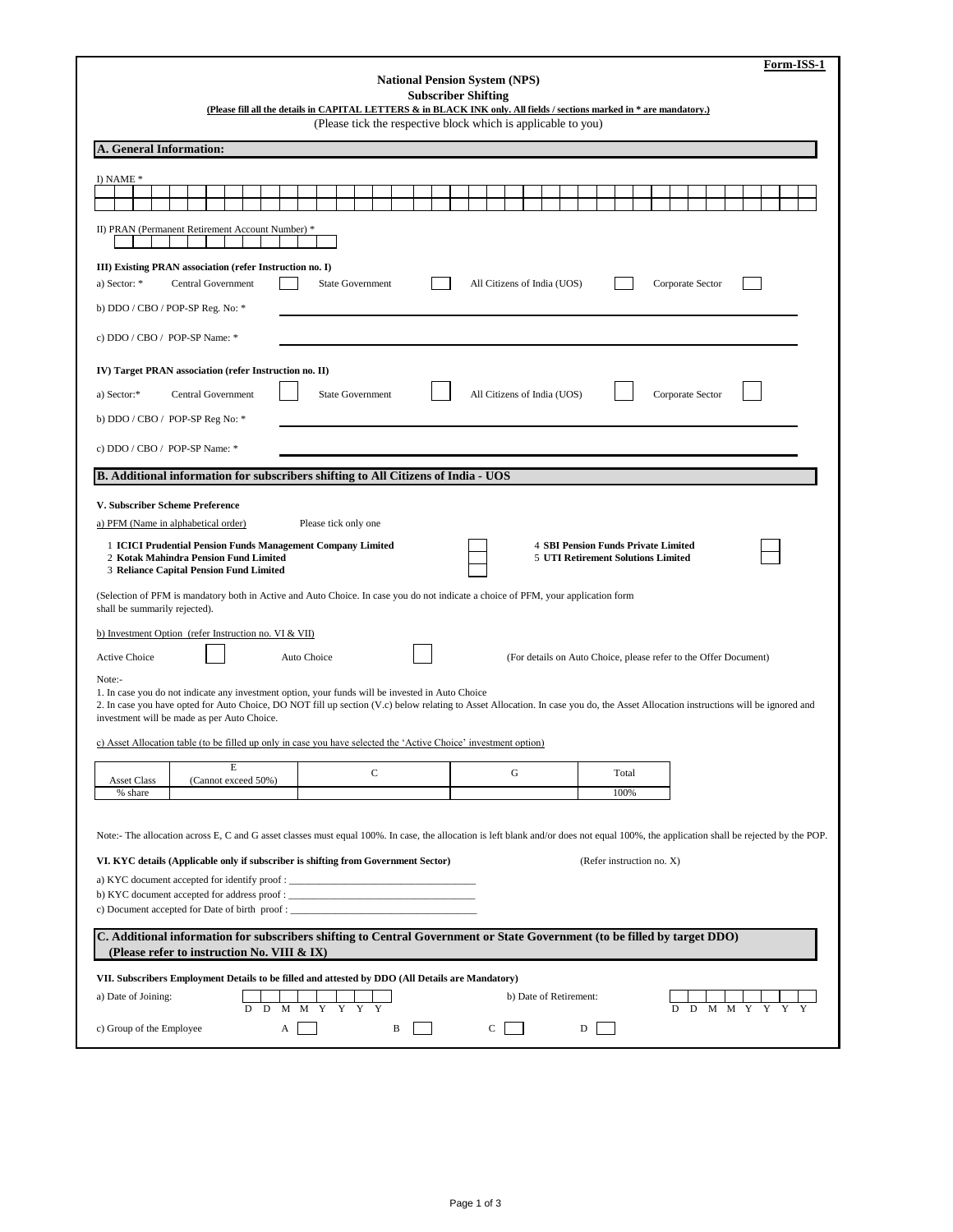| d) Office                                                                                                                                                                                                                                                                                                                                                                                                                                                                                                                                                                                                                                                                                                                                                                                                                                                                                                                                                                                                                 |  |   |  |                      |            |  |                         |  |                               |  |             |                                                                                         |  |  |  |  |  |
|---------------------------------------------------------------------------------------------------------------------------------------------------------------------------------------------------------------------------------------------------------------------------------------------------------------------------------------------------------------------------------------------------------------------------------------------------------------------------------------------------------------------------------------------------------------------------------------------------------------------------------------------------------------------------------------------------------------------------------------------------------------------------------------------------------------------------------------------------------------------------------------------------------------------------------------------------------------------------------------------------------------------------|--|---|--|----------------------|------------|--|-------------------------|--|-------------------------------|--|-------------|-----------------------------------------------------------------------------------------|--|--|--|--|--|
| e) Department                                                                                                                                                                                                                                                                                                                                                                                                                                                                                                                                                                                                                                                                                                                                                                                                                                                                                                                                                                                                             |  |   |  |                      |            |  |                         |  |                               |  |             |                                                                                         |  |  |  |  |  |
| f) Ministry                                                                                                                                                                                                                                                                                                                                                                                                                                                                                                                                                                                                                                                                                                                                                                                                                                                                                                                                                                                                               |  |   |  |                      |            |  |                         |  |                               |  |             |                                                                                         |  |  |  |  |  |
| g) Basic Salary                                                                                                                                                                                                                                                                                                                                                                                                                                                                                                                                                                                                                                                                                                                                                                                                                                                                                                                                                                                                           |  |   |  |                      |            |  |                         |  |                               |  |             |                                                                                         |  |  |  |  |  |
| h) Pay Scale                                                                                                                                                                                                                                                                                                                                                                                                                                                                                                                                                                                                                                                                                                                                                                                                                                                                                                                                                                                                              |  |   |  |                      |            |  |                         |  |                               |  |             |                                                                                         |  |  |  |  |  |
| Certified that the above declaration has been signed / thumb impressed before me by _                                                                                                                                                                                                                                                                                                                                                                                                                                                                                                                                                                                                                                                                                                                                                                                                                                                                                                                                     |  |   |  |                      |            |  |                         |  |                               |  |             |                                                                                         |  |  |  |  |  |
| after he / she has read the entries / entries have been read over to him / her by me and got confirmed by him / her. Also certified that the date of birth and employment<br>details is as per employee records available with the Department.                                                                                                                                                                                                                                                                                                                                                                                                                                                                                                                                                                                                                                                                                                                                                                            |  |   |  |                      |            |  |                         |  |                               |  |             |                                                                                         |  |  |  |  |  |
| Signature of the Authorised Person expansion of the Authorised Person                                                                                                                                                                                                                                                                                                                                                                                                                                                                                                                                                                                                                                                                                                                                                                                                                                                                                                                                                     |  |   |  |                      |            |  |                         |  |                               |  |             |                                                                                         |  |  |  |  |  |
| Designation of the Authorised Person                                                                                                                                                                                                                                                                                                                                                                                                                                                                                                                                                                                                                                                                                                                                                                                                                                                                                                                                                                                      |  |   |  |                      |            |  |                         |  | Rubber Stamp of the DDO       |  |             |                                                                                         |  |  |  |  |  |
|                                                                                                                                                                                                                                                                                                                                                                                                                                                                                                                                                                                                                                                                                                                                                                                                                                                                                                                                                                                                                           |  |   |  |                      |            |  |                         |  |                               |  |             |                                                                                         |  |  |  |  |  |
|                                                                                                                                                                                                                                                                                                                                                                                                                                                                                                                                                                                                                                                                                                                                                                                                                                                                                                                                                                                                                           |  |   |  |                      |            |  |                         |  |                               |  |             | Name of the DDO                                                                         |  |  |  |  |  |
| Date:                                                                                                                                                                                                                                                                                                                                                                                                                                                                                                                                                                                                                                                                                                                                                                                                                                                                                                                                                                                                                     |  |   |  |                      |            |  |                         |  |                               |  |             |                                                                                         |  |  |  |  |  |
|                                                                                                                                                                                                                                                                                                                                                                                                                                                                                                                                                                                                                                                                                                                                                                                                                                                                                                                                                                                                                           |  |   |  |                      |            |  |                         |  |                               |  |             |                                                                                         |  |  |  |  |  |
| D. Additional information for subscribers shifting to Corporate Sector (to be verified by the Corporate Office of the subscriber                                                                                                                                                                                                                                                                                                                                                                                                                                                                                                                                                                                                                                                                                                                                                                                                                                                                                          |  |   |  |                      |            |  |                         |  |                               |  |             |                                                                                         |  |  |  |  |  |
| concerned)                                                                                                                                                                                                                                                                                                                                                                                                                                                                                                                                                                                                                                                                                                                                                                                                                                                                                                                                                                                                                |  |   |  |                      |            |  |                         |  |                               |  |             |                                                                                         |  |  |  |  |  |
| VIII. Subscribers Employment and PAN Details                                                                                                                                                                                                                                                                                                                                                                                                                                                                                                                                                                                                                                                                                                                                                                                                                                                                                                                                                                              |  |   |  |                      |            |  |                         |  |                               |  |             |                                                                                         |  |  |  |  |  |
|                                                                                                                                                                                                                                                                                                                                                                                                                                                                                                                                                                                                                                                                                                                                                                                                                                                                                                                                                                                                                           |  |   |  |                      |            |  |                         |  |                               |  |             |                                                                                         |  |  |  |  |  |
| a) Date of Joining*:                                                                                                                                                                                                                                                                                                                                                                                                                                                                                                                                                                                                                                                                                                                                                                                                                                                                                                                                                                                                      |  | M |  |                      |            |  | b) Date of Retirement*: |  |                               |  | $M$ $M$ $Y$ |                                                                                         |  |  |  |  |  |
| c) Employee ID*:                                                                                                                                                                                                                                                                                                                                                                                                                                                                                                                                                                                                                                                                                                                                                                                                                                                                                                                                                                                                          |  |   |  |                      |            |  |                         |  |                               |  |             |                                                                                         |  |  |  |  |  |
| d) CHO Reg No*:                                                                                                                                                                                                                                                                                                                                                                                                                                                                                                                                                                                                                                                                                                                                                                                                                                                                                                                                                                                                           |  |   |  |                      | $e)$ PAN : |  |                         |  |                               |  |             |                                                                                         |  |  |  |  |  |
|                                                                                                                                                                                                                                                                                                                                                                                                                                                                                                                                                                                                                                                                                                                                                                                                                                                                                                                                                                                                                           |  |   |  |                      |            |  |                         |  |                               |  |             |                                                                                         |  |  |  |  |  |
|                                                                                                                                                                                                                                                                                                                                                                                                                                                                                                                                                                                                                                                                                                                                                                                                                                                                                                                                                                                                                           |  |   |  |                      |            |  |                         |  |                               |  |             |                                                                                         |  |  |  |  |  |
|                                                                                                                                                                                                                                                                                                                                                                                                                                                                                                                                                                                                                                                                                                                                                                                                                                                                                                                                                                                                                           |  |   |  |                      |            |  |                         |  |                               |  |             |                                                                                         |  |  |  |  |  |
|                                                                                                                                                                                                                                                                                                                                                                                                                                                                                                                                                                                                                                                                                                                                                                                                                                                                                                                                                                                                                           |  |   |  |                      |            |  |                         |  |                               |  |             |                                                                                         |  |  |  |  |  |
|                                                                                                                                                                                                                                                                                                                                                                                                                                                                                                                                                                                                                                                                                                                                                                                                                                                                                                                                                                                                                           |  |   |  |                      |            |  |                         |  |                               |  |             | Rubber Stamp of the Corporate                                                           |  |  |  |  |  |
|                                                                                                                                                                                                                                                                                                                                                                                                                                                                                                                                                                                                                                                                                                                                                                                                                                                                                                                                                                                                                           |  |   |  |                      |            |  |                         |  | Rubber Stamp of the Corporate |  |             |                                                                                         |  |  |  |  |  |
|                                                                                                                                                                                                                                                                                                                                                                                                                                                                                                                                                                                                                                                                                                                                                                                                                                                                                                                                                                                                                           |  |   |  |                      |            |  |                         |  |                               |  |             |                                                                                         |  |  |  |  |  |
|                                                                                                                                                                                                                                                                                                                                                                                                                                                                                                                                                                                                                                                                                                                                                                                                                                                                                                                                                                                                                           |  |   |  |                      |            |  |                         |  |                               |  |             |                                                                                         |  |  |  |  |  |
|                                                                                                                                                                                                                                                                                                                                                                                                                                                                                                                                                                                                                                                                                                                                                                                                                                                                                                                                                                                                                           |  |   |  |                      |            |  |                         |  |                               |  |             |                                                                                         |  |  |  |  |  |
|                                                                                                                                                                                                                                                                                                                                                                                                                                                                                                                                                                                                                                                                                                                                                                                                                                                                                                                                                                                                                           |  |   |  |                      |            |  |                         |  |                               |  |             |                                                                                         |  |  |  |  |  |
|                                                                                                                                                                                                                                                                                                                                                                                                                                                                                                                                                                                                                                                                                                                                                                                                                                                                                                                                                                                                                           |  |   |  |                      |            |  |                         |  |                               |  |             |                                                                                         |  |  |  |  |  |
|                                                                                                                                                                                                                                                                                                                                                                                                                                                                                                                                                                                                                                                                                                                                                                                                                                                                                                                                                                                                                           |  |   |  |                      |            |  |                         |  |                               |  |             |                                                                                         |  |  |  |  |  |
|                                                                                                                                                                                                                                                                                                                                                                                                                                                                                                                                                                                                                                                                                                                                                                                                                                                                                                                                                                                                                           |  |   |  |                      |            |  |                         |  |                               |  |             |                                                                                         |  |  |  |  |  |
|                                                                                                                                                                                                                                                                                                                                                                                                                                                                                                                                                                                                                                                                                                                                                                                                                                                                                                                                                                                                                           |  |   |  |                      |            |  |                         |  |                               |  |             |                                                                                         |  |  |  |  |  |
|                                                                                                                                                                                                                                                                                                                                                                                                                                                                                                                                                                                                                                                                                                                                                                                                                                                                                                                                                                                                                           |  |   |  |                      |            |  |                         |  |                               |  |             |                                                                                         |  |  |  |  |  |
|                                                                                                                                                                                                                                                                                                                                                                                                                                                                                                                                                                                                                                                                                                                                                                                                                                                                                                                                                                                                                           |  |   |  |                      |            |  |                         |  |                               |  |             |                                                                                         |  |  |  |  |  |
|                                                                                                                                                                                                                                                                                                                                                                                                                                                                                                                                                                                                                                                                                                                                                                                                                                                                                                                                                                                                                           |  |   |  |                      |            |  |                         |  |                               |  |             |                                                                                         |  |  |  |  |  |
|                                                                                                                                                                                                                                                                                                                                                                                                                                                                                                                                                                                                                                                                                                                                                                                                                                                                                                                                                                                                                           |  |   |  |                      |            |  |                         |  |                               |  |             |                                                                                         |  |  |  |  |  |
| Certified that the above declaration has been signed before me by<br>after he / she has read the entries / entries have been read over to him / her by me and got confirmed by him / her. Also certified that the date of birth and employment details is<br>as per employee records available with the Corporate.<br>Signature of the Authorised Person <u>contained</u> the state of the Authorised Person contained by the state of the Authorised Person contained by the state of the Authorised Person contained by the state of the Authorised Per<br>IX. Subscriber's Bank Details (The subscribe shall provide a cancelled cheque, the details of which should match the bank details provided)<br>a) Bank A/c Number<br>b) Bank Name<br>c) Bank Branch<br>d) Bank Address<br>e) Pin Code<br>f) Bank MICR Code<br>g) IFS code (Wherever applicable)<br>X. Subscriber Scheme Preference (Applicable only if the target Corporate has given the option of selecting scheme preference to the associated employees) |  |   |  |                      |            |  |                         |  |                               |  |             |                                                                                         |  |  |  |  |  |
| a) PFM (Name in alphabetical order)                                                                                                                                                                                                                                                                                                                                                                                                                                                                                                                                                                                                                                                                                                                                                                                                                                                                                                                                                                                       |  |   |  | Please tick only one |            |  |                         |  |                               |  |             |                                                                                         |  |  |  |  |  |
| 1 ICICI Prudential Pension Funds Management Company Limited<br>2 Kotak Mahindra Pension Fund Limited<br>3 Reliance Capital Pension Fund Limited                                                                                                                                                                                                                                                                                                                                                                                                                                                                                                                                                                                                                                                                                                                                                                                                                                                                           |  |   |  |                      |            |  |                         |  |                               |  |             | <b>4 SBI Pension Funds Private Limited</b><br><b>5 UTI Retirement Solutions Limited</b> |  |  |  |  |  |